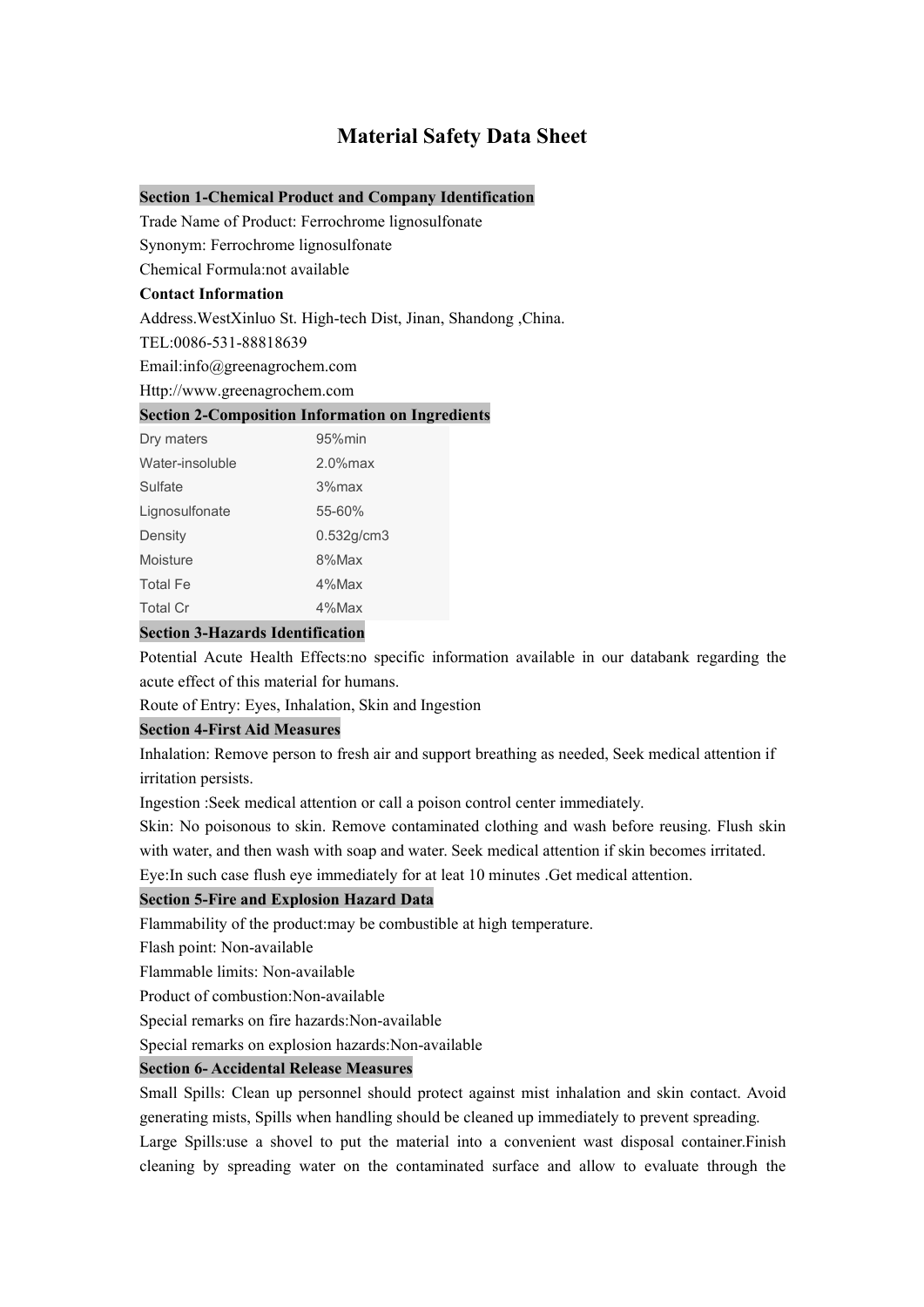#### sanitary system.

### **Section 7- Precautions for Safe Handling and Use**

Precautions to be taken in handling and storing: Store in cool, dry areas away from children, feed and food products and sources of heat, Immediately clean up spills thatoccur during handling or storage.

Protect from freezing keep containers closed when not in use.

**Section 8-Exposure Controls /Personal Protection**

#### **Occupational Exposure Limits:**

No value assigned for this specific material by the New Zealand Occupational Safety and Health Service (OSH). However, Workplace Exposure Standard(s) for particulates: Particulates not otherwise classified: 8hr WES-TWA 10 mg/m3(inhalable dust) or 3 mg/m3(respirable dust)As published by the New Zealand Occupational Safety and Health Service (OSH). WES - TWA (Workplace Exposure Standard - Time Weighted Average) - The eight-hour, time-weighted average exposure standard is designed to protect the worker from the effects of long-term exposure.These Exposure Standards are guides to be used in the control of occupational health hazards. All atmospheric contamination should be kept to as low a level as is workable. These exposure standards should not be used as fine dividing lines between safe and dangerous concentrations of chemicals. They are not a measure ofrelative toxicity.

### **Engineering controls:**

Ensure ventilation is adequate to maintain air concentrations below Exposure Standards. Avoid generating and breathing in dusts. Use with local exhaust ventilation or while wearing dust mask. Keep containers closed when not in use.

#### **Personal Protective Equipment:**

The selection of PPE is dependant on a detailed risk assessment. The risk assessment should consider the work situation,the physical form of the chemical, the handling methods, and environmental factors.Orica Personal Protection Guide No. 1, 1998: E - OVERALLS, SAFETY SHOES, SAFETY GLASSES, GLOVES, DUSTMASK. Wear overalls, safety glasses and impervious gloves. Avoid generating and inhaling dusts. If excessive dust exists, wear dust mask/respirator meeting the requirements of AS/NZS 1715 and AS/NZS 1716. Always wash hands before smoking,eating, drinking or using the toilet. Wash contaminated clothing and other protective equipment before storage or re-use.

### **Section 9-Physical/Chenmical Characteristics**

- Physical state and appearance :Powder solid
- Order:slight
- Molecular weight:Not available
- Color:Yellow brown
- Boiling point:Not available
- Melting point:Not available
- Critical temperature:Not available
- Specific gravity:Not available
- Vapor pressure:Not available
- Vapor density:Not available
- Solubility:easy soluble in cold water and hot water.

#### **Section 10-Reactivity Data**